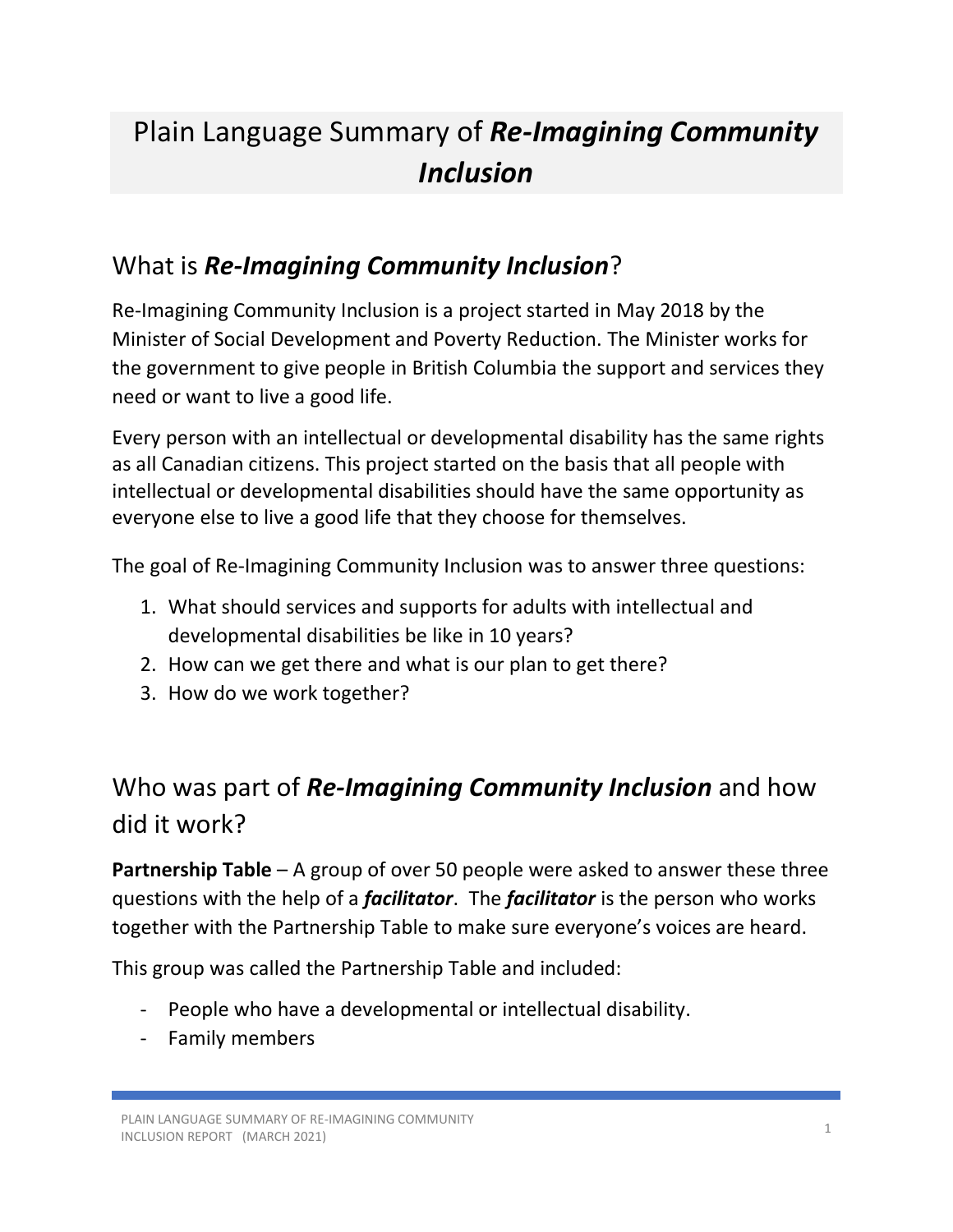- People from organizations that give support or service to people with disabilities.
- Indigenous organizations
- Advocacy organizations
- People from government

The members of this group met every month from October 2018 to March 2019. Members from the Partnership Table also met in small groups and talked about Housing, Community Engagement, **Truth and Reconciliation**, Healthcare, Self-Advocacy, Family Leadership, and more.

**Community Meetings -** The *facilitator* also had meetings with people from the community to ask about the same three questions. By doing this, different thoughts, opinions, and voices were heard. The meetings took place in Vernon, Nanaimo, Surrey, Fort St. John, Smithers, Prince George, Castlegar, Burnaby, and Victoria.

The *facilitator* took everyone's ideas and thoughts and the Partnership Table created a **[report](https://www2.gov.bc.ca/assets/gov/british-columbians-our-governments/organizational-structure/ministries-organizations/social-development-poverty-reduction/re-imagining-community-inclusion-march-2019.pdf)** about what they heard. The **[report](https://www2.gov.bc.ca/assets/gov/british-columbians-our-governments/organizational-structure/ministries-organizations/social-development-poverty-reduction/re-imagining-community-inclusion-march-2019.pdf)** includes the next steps that the Community Living Sector will take to create full community inclusion for people with disabilities. The Community Living Sector is the system of organizations that give supports and services to people with disabilities.

This paper is a summary of that **[report](https://www2.gov.bc.ca/assets/gov/british-columbians-our-governments/organizational-structure/ministries-organizations/social-development-poverty-reduction/re-imagining-community-inclusion-march-2019.pdf)**.

## What was important to remember during the *Re-Imagining Community Inclusion* journey?

**Our History:** It's always important to remember our past when making a plan for the future. Here are some important dates:

• Until the 1980s - people with disabilities were often put in institutions where they had no rights, no choice about where they lived or who they lived with, and were mostly told what to do.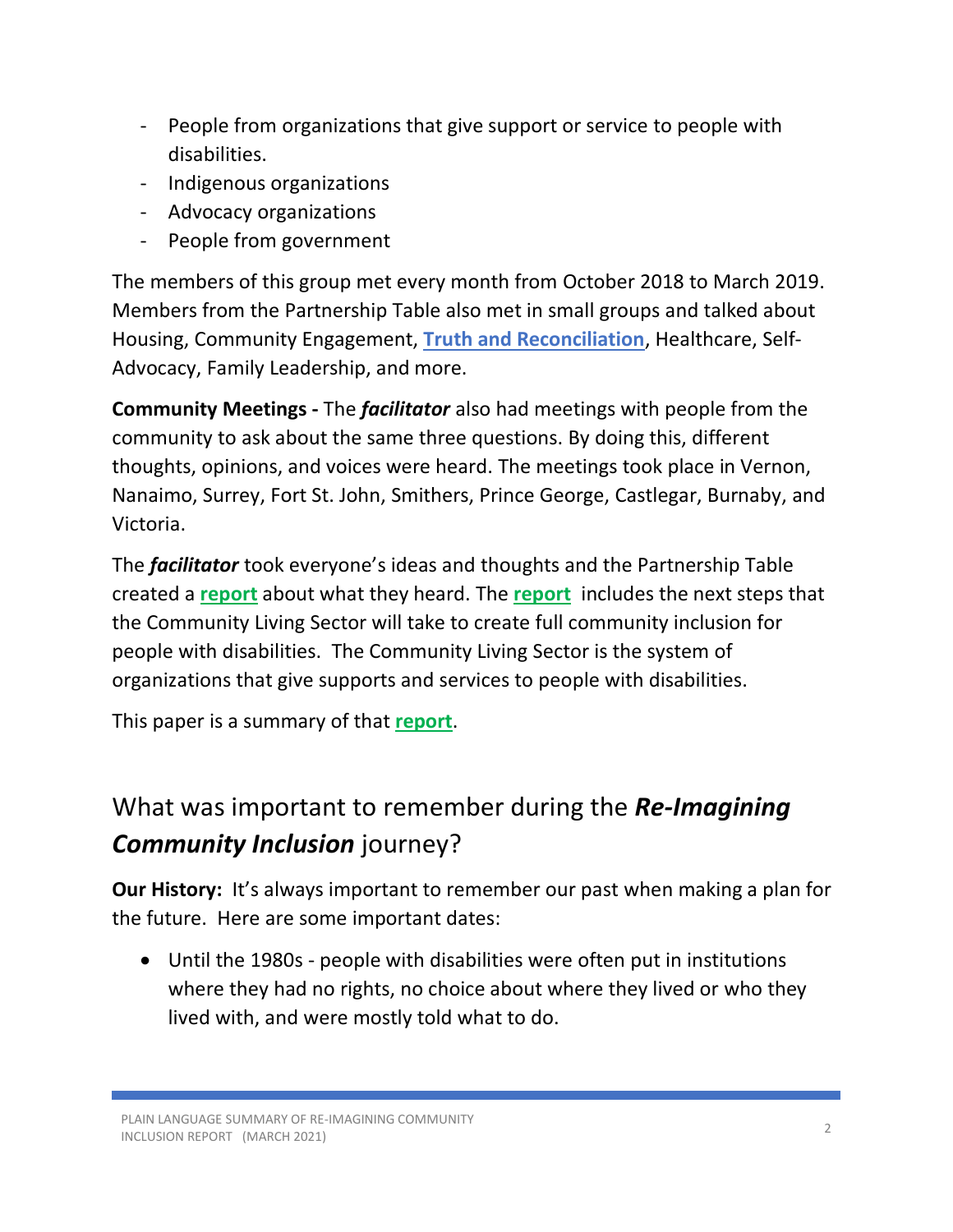- 1950s families began to speak out about changes they wanted to see for their loved ones.
- 1970's to now Self-advocacy, people with disabilities are speaking up for their rights and making choices and decisions that are important in their lives.
- By 1981, the BC government worked towards closing institutions.
- 1996 the last people with disabilities in British Columbia moved out of institutions.
- 2001 organizations that give support and services, families, individuals, and government partners spoke up as there was a need for change and more options. This led to the idea to create **[Community Living BC.](https://www.communitylivingbc.ca/)**
- 2004 the creation of **[Community Living BC](https://www.communitylivingbc.ca/)** the part of the government responsible for connecting adults with developmental disabilities and their families to services and information in their community.

**[Community Living BC](https://www.communitylivingbc.ca/)** is not the only part of the government responsible for supporting people with disabilities and their families. The Ministry of Social Development and Poverty Reduction, the Ministry of Children and Family Development, the Ministry of Health, the Ministry of Education, and others all have roles to play.

### **Build on Successes:**

The Partnership Table agreed that it was important to build on the good work already happening, like:

- Supported decision-making with Representation Agreements.
- Better financial security through the Registered Disability Savings Plan.
- BC Self-Advocacy Movement.
- More real work for real pay.
- A **[Poverty Reduction Plan](https://www2.gov.bc.ca/gov/content/governments/about-the-bc-government/poverty-reduction-strategy)** to lower poverty and homelessness in BC.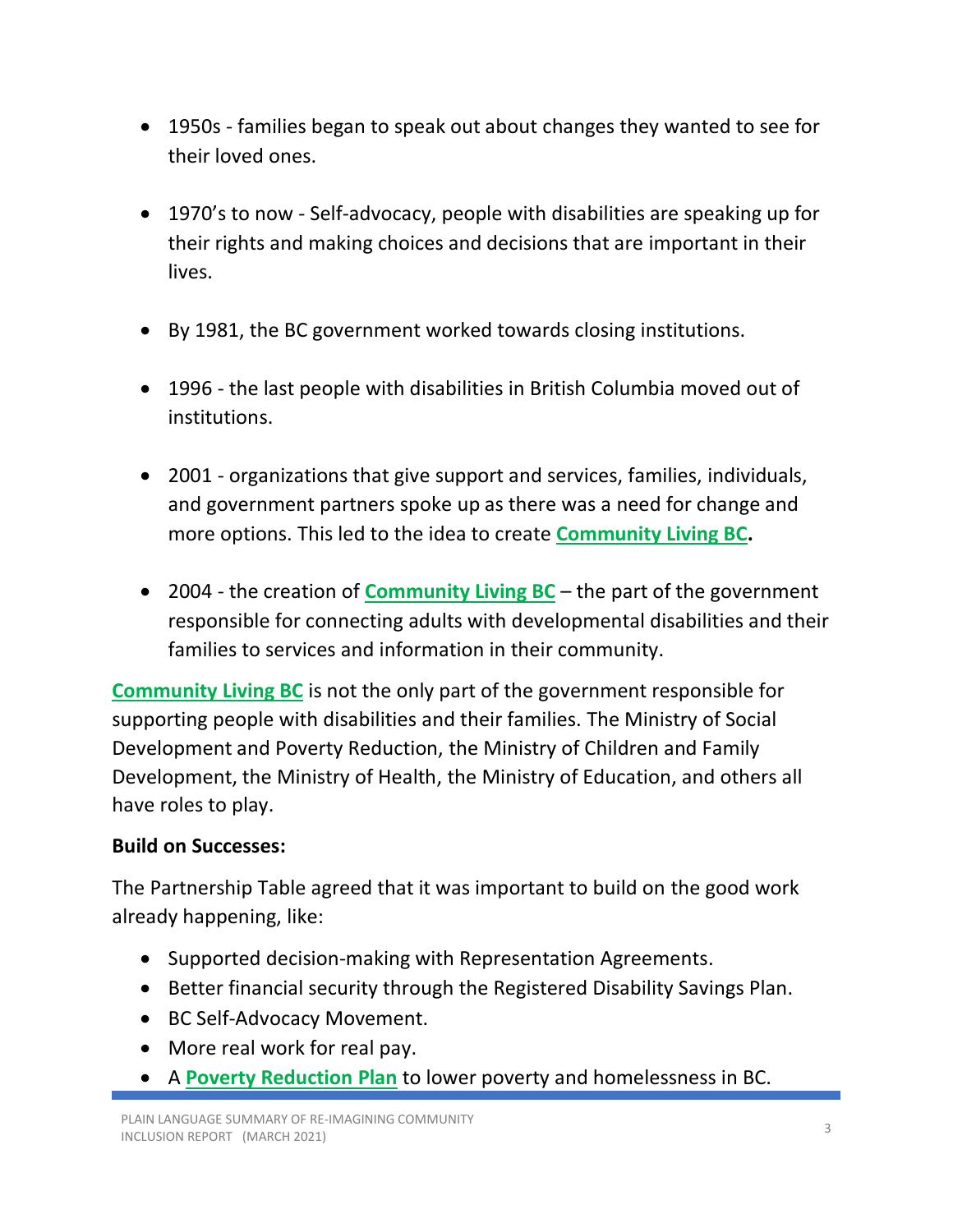- Inclusive Post Secondary Education.
- Services To Adults with Development Disabilities (STADD).
- The new CLBC Welcome Workshops and planning to help with changes in their lives.
- The Inclusive Housing Plan of Community Living BC and Inclusion BC.
- A focus on people with many different needs.
- More use of trauma informed practices. It means that more organizations are understanding of what trauma does to a person. They give services and supports that are understanding, healing, and sensitive to people who went through trauma.

## What did people talk about that was NOT part of the *Re-Imagining Community Inclusion* project?

People who went to the community meetings talked about some concerns and challenges that are part of other government work or just too big for the Reimagining Community Inclusion project. Some of these challenges and concerns were:

- Getting more help and health supports to people with disabilities through the program called PWD (Persons with Disabilities Assistance).
- Getting more money to families who are the main support of their loved ones with disabilities.
- Getting more money for inclusive housing that is fairly priced.
- Getting more home care, mental health, and addictions treatment.
- Getting more transportation options.
- Making it so that more people with different abilities can get support from  $CI$  BC.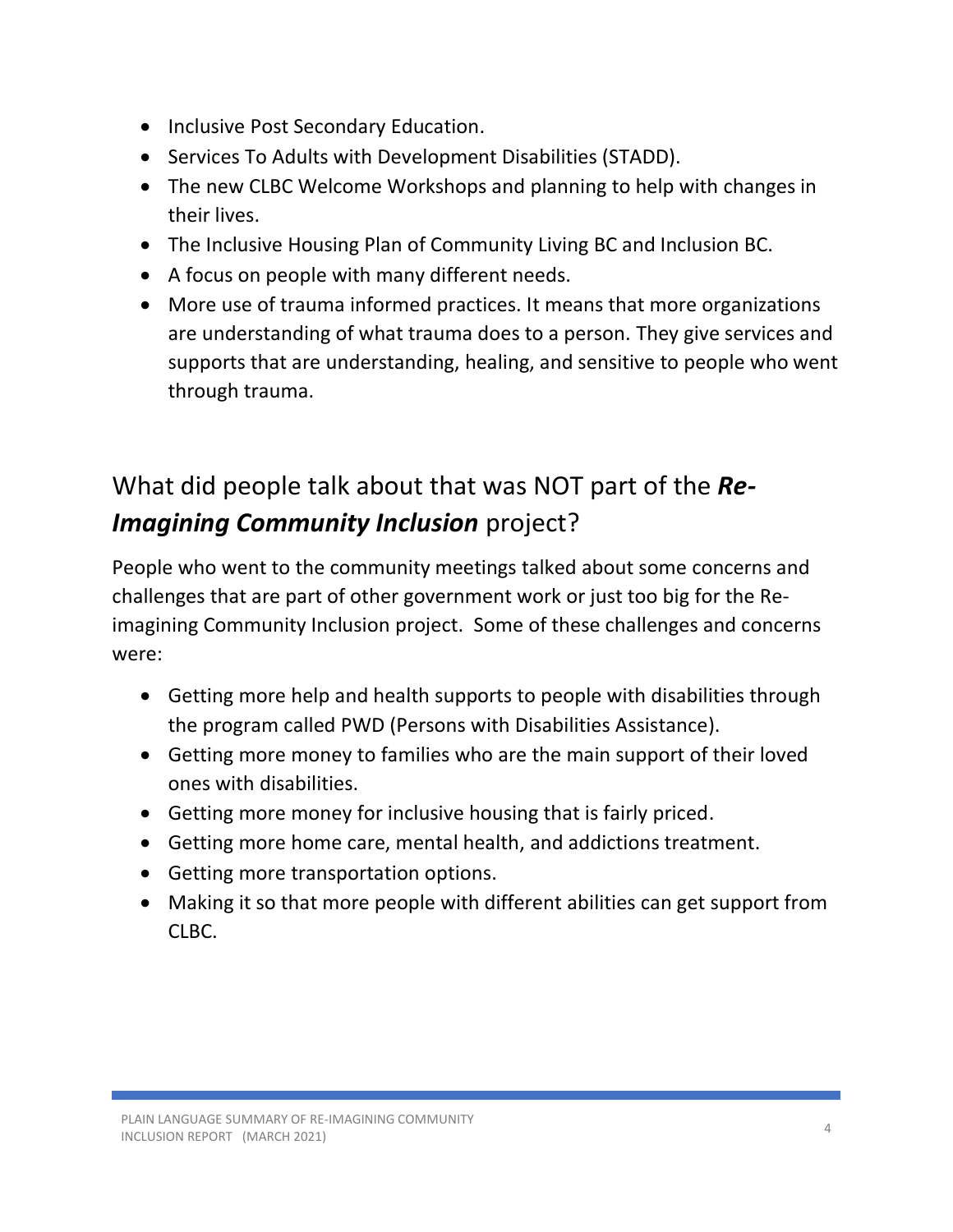## What came out of the *Re-Imagining Community Inclusion* journey?

The Partnership Table took everything learned from each other and from the people who were in the community meetings and came up with:

- ❖ **A Vision for 2028** *People with disabilities thrive fully and equally with everyone.* A vision is what we want to see in the future. What we want to see in the future is people with disabilities living life to their fullest as equals.
- ❖ **Inclusion is the most important thing** we keep in mind during this journey. Inclusion supports the rights of people with disabilities. Inclusion means:
	- We respect the history, traditions, and culture of Indigenous peoples.
	- People with disabilities and families take part in the creation of policies, practices, and services that involve them or that they use.
	- Individual well-being, the opportunity to have friendships, and to give back to the community.
	- People with disabilities and their families can choose the help they need to live a good life, and that there are enough of the services they need.
	- Communities welcome and value people with disabilities.
- ❖ **The Plan to reach the vision** The Plan shows what people believe should happen over the next 10 years so our vision succeeds.

The Partnership Table and the people in community meetings also talked about **what success would look** like. They said success means that people with disabilities:

- Enjoy living in welcoming communities, including those that are far from the city centre, with meaningful friendships, relationships, and living life to its fullest;
- Are as **self-determined** and independent as they need and wish;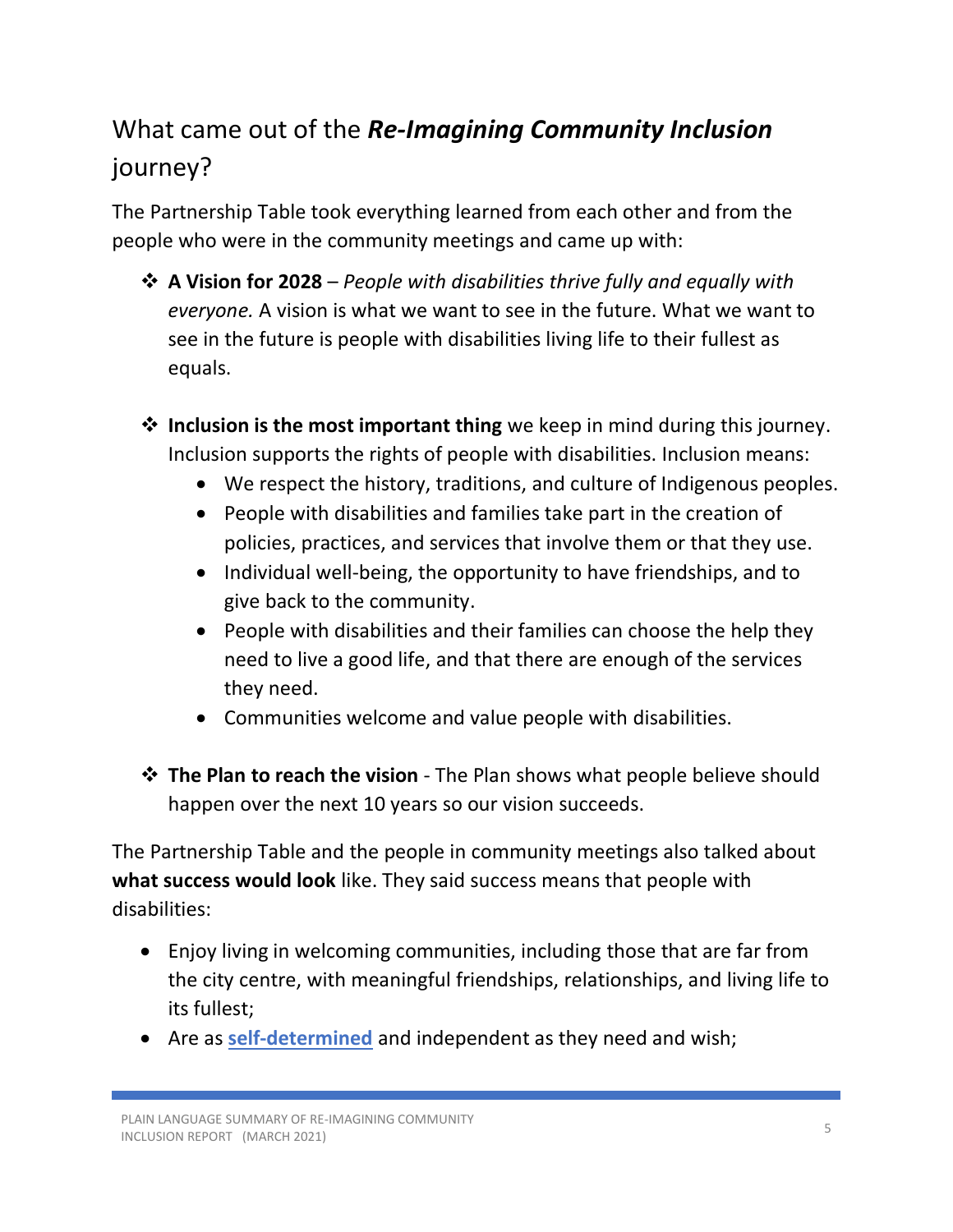- Have opportunities to learn, grow, get healthcare, work, meet **spiritual needs**, and be part of the social, cultural, and spiritual life of the community;
- Make enough money so they can live comfortably, including being able to choose where to live, having the right kind of support for their families and caregivers;
- Can choose flexible services and supports they want or need and are able to use it when they need it; and
- Indigenous people and communities will have a say in the services and supports they need, and these services are provided in a way that is respectful to their culture.

## The *Re-Imagining Community Inclusion* 'Plan':

The Plan includes 5 key destinations (where we want to get to), milestones (signs that we're getting closer), and steps needed to get there.

**The 5 Key Destinations are:**

- **1. Services are person-centred and focus on the support needs, choices, dreams, and goals of people with disabilities and their families.**
- **2. People with disabilities have every opportunity to live a full and meaningful life.**
- **3. Communities are welcoming, accessible, and inclusive.**
- **4. Services for Indigenous peoples are self-defined and self-determined.**
- **5. The Community Living Sector has a strong interest and ability to research new ways of doing things so supports and services are always getting better.**

## **Destination #1 - Services are person-centred and focus on the support needs, choices, dreams, and goals of people with disabilities and their families.**

This destination is about assisting people with disabilities to easily get flexible supports and services. Along with this, ongoing person-centred planning *with* people with disabilities and families.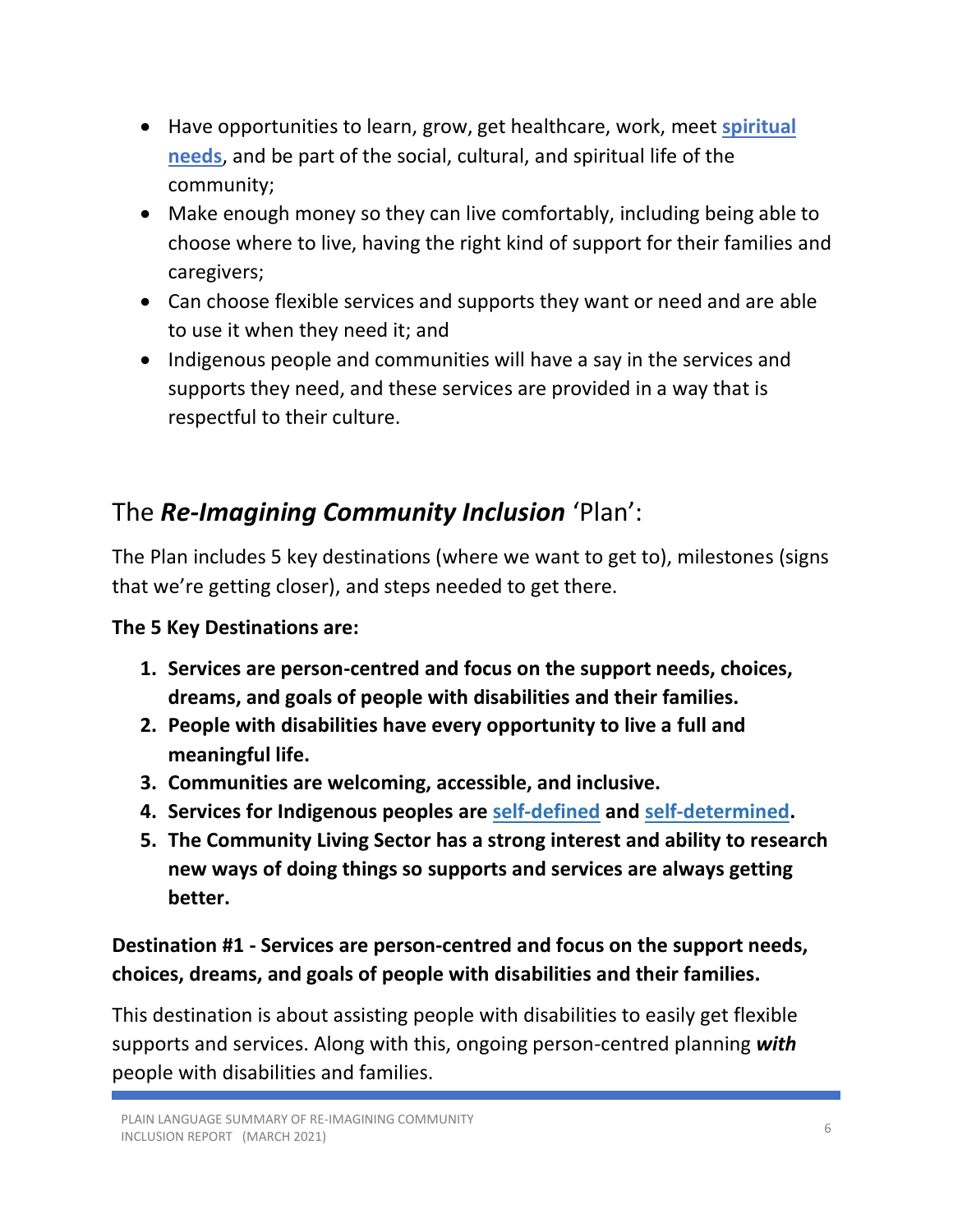### **Milestone 1.1 - Better services for individuals.**

#### **Steps to get there:**

- a) Make easy ways to receive supports in a way that feels respectful.
- b) Build on person-centred planning and services to make it better.
- c) Strengthen supportive relationships with people other than those who are paid to be in your life.
- d) Create flexible housing options.

**Milestone 1.2 - Better supports for families as caregivers.**

#### **Steps to get there:**

- a) Getting rid of things that make it difficult for people to get services and supports.
- b) Give resources and help make it easier to get services and supports.

**Milestone 1.3 - Better ways of working together with different government groups to support a person throughout their whole life.**

#### **Step to get there:**

a) Build ways to work together and find ways to overcome the challenges we've had for a long time.

## **Destination #2: People with disabilities have every opportunity to live a full and meaningful life.**

This destination is about people with disabilities having the right to the same opportunities in life as everyone else, like getting more education or finding employment. It's about how the school system can help people with disabilities get ready for their adult life.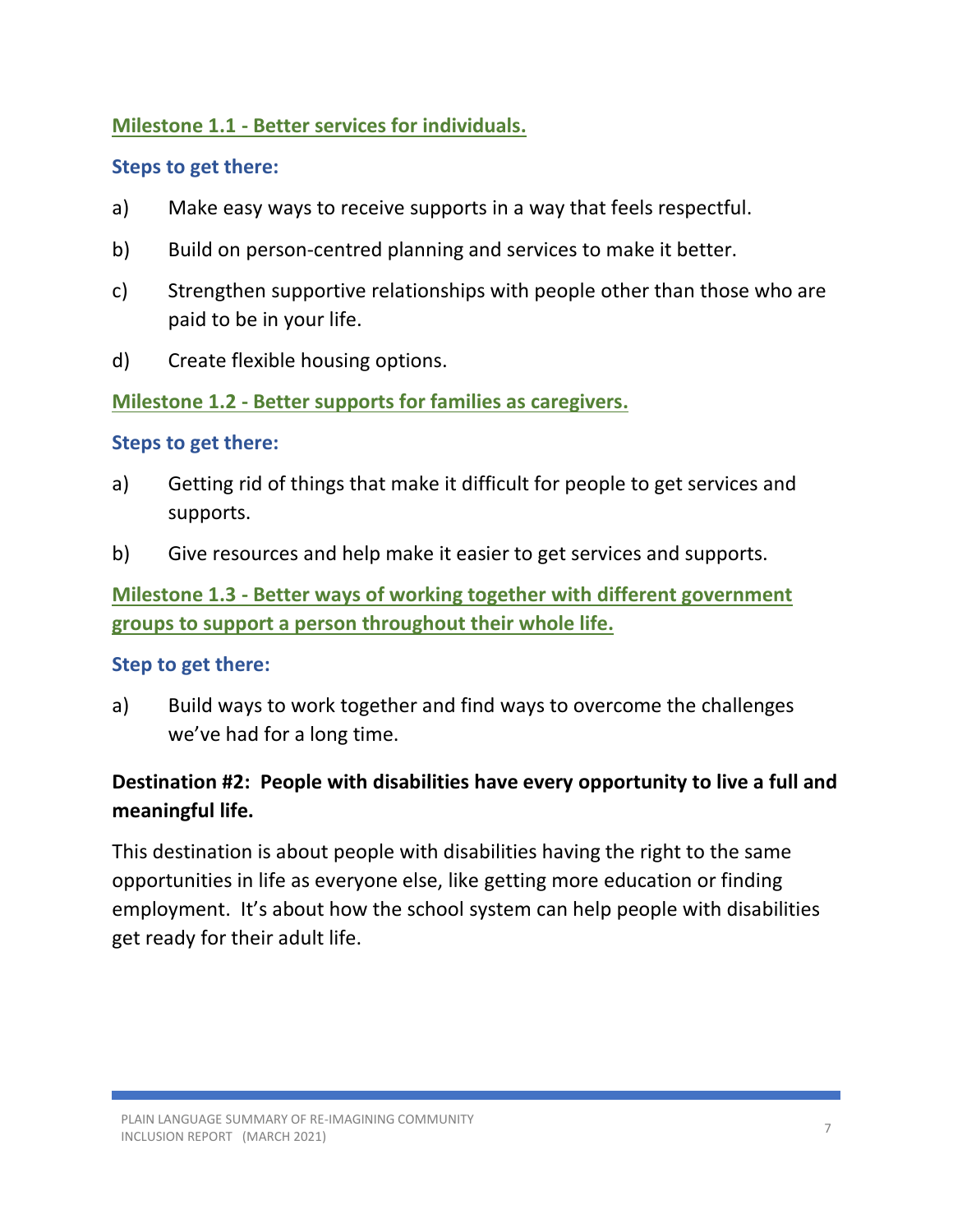### **Milestone 2.1 - People with disabilities are ready for an inclusive adult life.**

#### **Steps to get there:**

- a) Teach students about disability, self-advocacy, and inclusion from Kindergarten to Grade 12.
- b) Build the skills of schools to include and support students with disabilities in fully inclusive classrooms from Kindergarten to Grade 12.

**Milestone 2.2 - People with disabilities have more and better opportunities for employment.**

#### **Steps to get there:**

- a) Keep teaching people about what is great about employment.
- b) Make it easier to get to employment services.
- c) Get people ready for the workforce.

**Milestone 2.3 - People with disabilities have equal opportunities for postsecondary education and life-long learning.**

#### **Destination #3: Communities are welcoming, accessible, and inclusive.**

This destination is about how supports and services for people with disabilities can help with important things like connecting and giving back to the community; having friends and other relationships in your life.

**Milestone 3.1 - Supports and services know the importance of building lasting relationships and community connections in a person's life.**

#### **Steps to get there:**

- a) Better support for meaningful connections with friends and community.
- b) Better support for intimate and romantic relationships.
- c) Know the importance of relationships when getting and giving services.
- d) Be there for people who don't have supportive relationships and connect them with people who are not paid to be in their lives.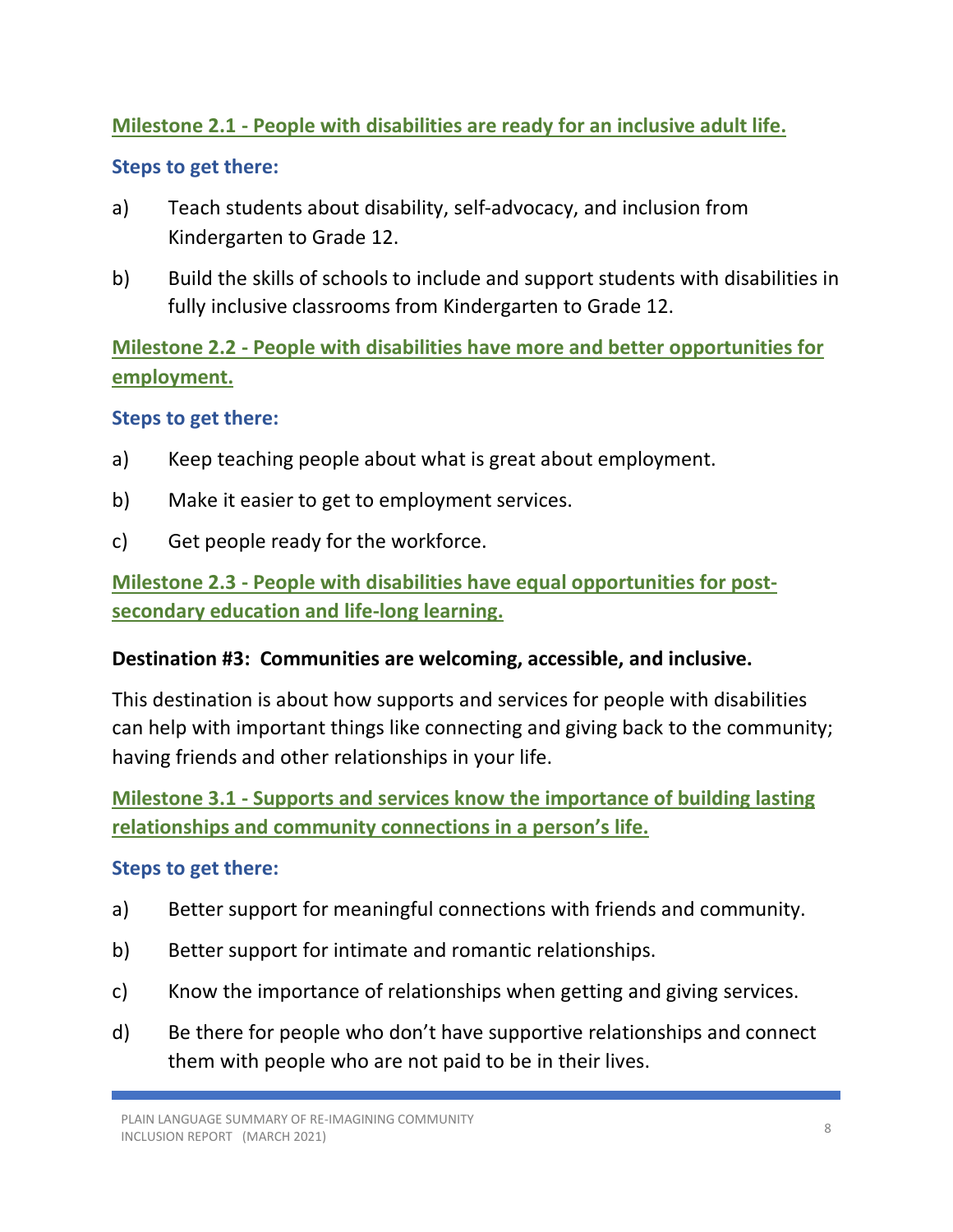**Milestone 3.2 - The needs of people with disabilities are seen and are a part of greater government plans, projects, and policies.**

#### **Steps to get there:**

- a) Encourage BC Transit and other transit organizations to think of transit options.
- b) Make it easier to get health services.
- c) Make it easier to get mental health services.
- d) Find, join, and help with projects that work on building welcoming and inclusive communities.
- e) Support work and conversations about community inclusion.

## **Milestone 3.3 - People with disabilities fully use and enjoy their rights and citizenship.**

When people use their rights, they understand *what rights are* and know *what their rights are*. They speak up for themselves and have help to speak up. They can change their mind and have the right to say no. Most importantly, people are listened to.

#### **Steps to get there:**

- a) Support self-advocacy.
- b) Bring more awareness and knowledge of services by different communities and accessing these services.
- c) Support being treated fairly in the justice system.

## **Destination #4: Services for Indigenous peoples are self-defined and selfdetermined.**

This destination is about acknowledging and recognizing that Indigenous people need services and supports that are respectful towards their culture.

PLAIN LANGUAGE SUMMARY OF RE-IMAGINING COMMUNITY INCLUSION REPORT (MARCH 2021)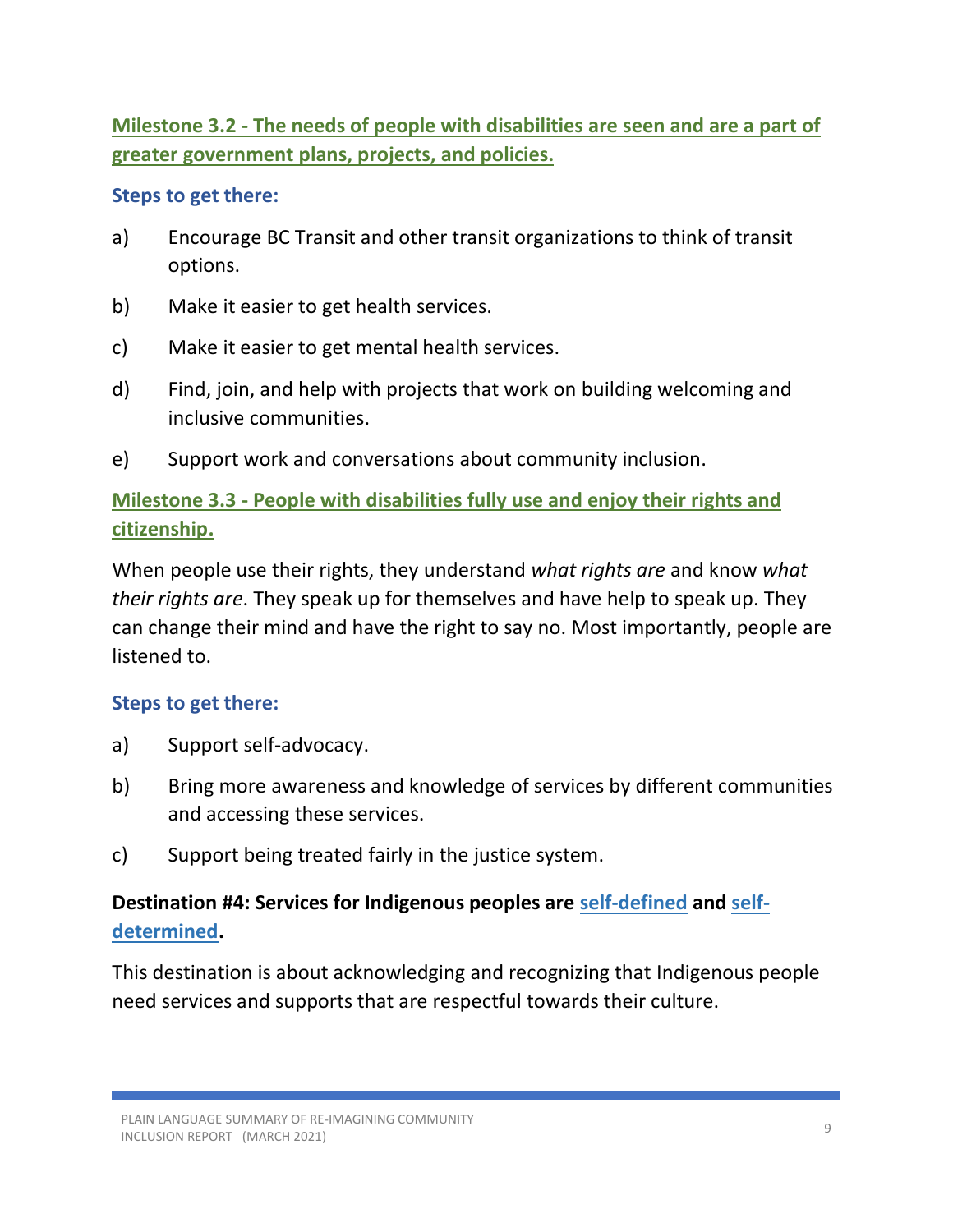It's important to work with Indigenous people and communities to make the service systems on and off *reserve* better. *Reserves* are land that many Indigenous people live on.

**Milestone 4.1 - Services for Indigenous peoples are judged from an Indigenous point of view.**

**Milestone 4.2 - Services that are respectful to their culture are there for Indigenous peoples.**

**Milestone 4.3 - Non-Indigenous services are more culturally thoughtful and fitting when used by Indigenous peoples.**

**Milestone 4.4 - Become better at working together to make a plan.**

**Destination #5: The Community Living Sector has a strong interest and ability to research new ways of doing things so supports and services are always getting better.**

This destination is about looking for and trying out new ways of doing things. It's about making good decisions about services and supports that are there for people with disabilities. To do that we need to keep learning about what works well and what doesn't.

**Milestone 5.1 - There are more opportunities for research and to figure out what works and what doesn't.**

**Milestone 5.2 - The people and organizations involved in community living are better able to try new things, change what doesn't work, and keep doing what works.**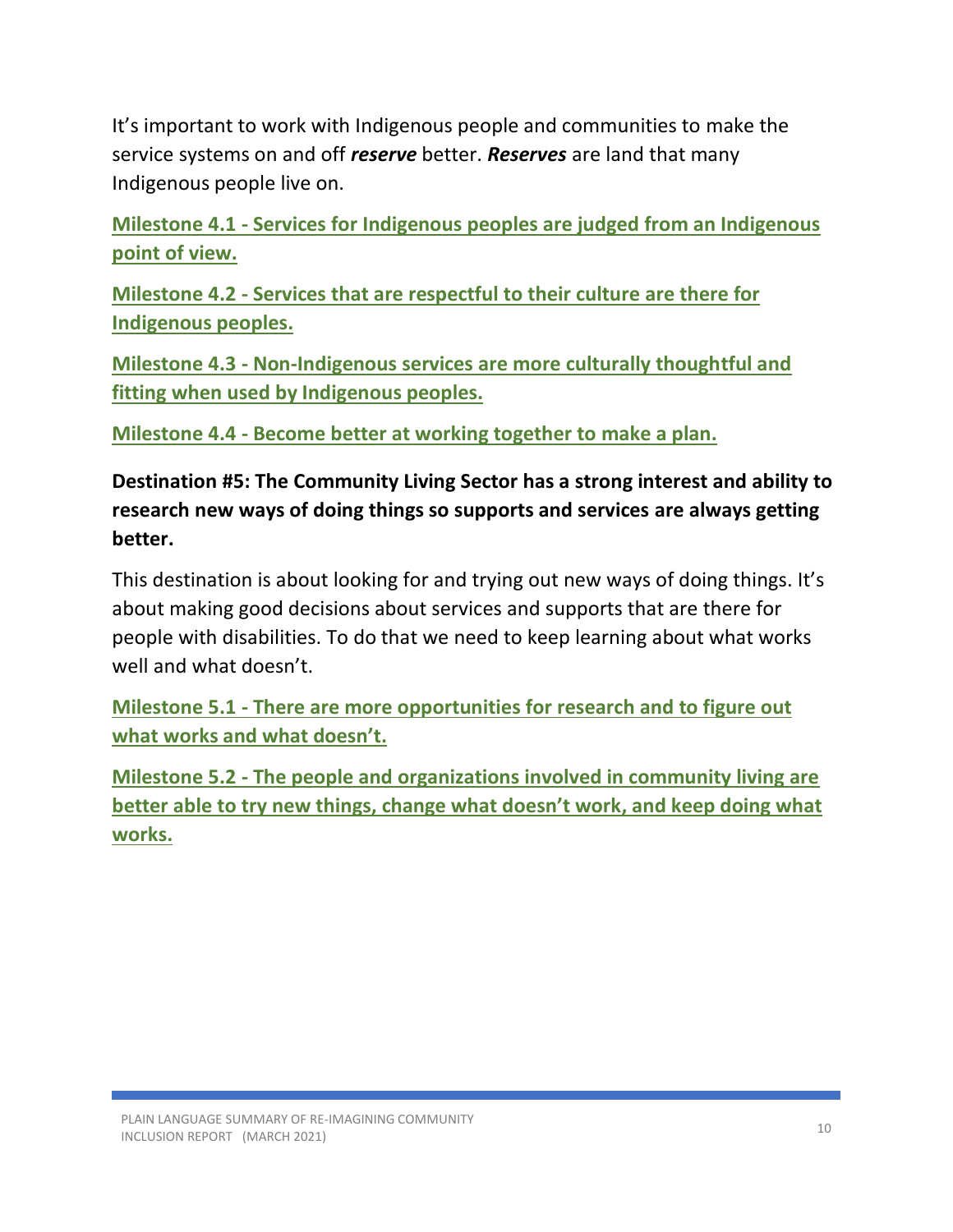## What happens next with the *Re-Imagining Community Inclusion* project?

This Re-imagining Community Inclusion **[report](https://www2.gov.bc.ca/assets/gov/british-columbians-our-governments/organizational-structure/ministries-organizations/social-development-poverty-reduction/re-imagining-community-inclusion-march-2019.pdf)** is the first step towards change. Government and the Community Living Sector will need to come up with a plan on how to do this work including who is involved in the next steps and how they are involved.

The Partnership Table believes the work that comes next should include people with disabilities, families, organizations that give service and supports, and government people. It is important that people with disabilities have meaningful roles and are equals in what happens next.

Words **Underlined and in Blue** are in the Glossary

## **Glossary:**

### **Truth and Reconciliation**

- The past actions of the Canadian government hurt the Indigenous people greatly.
- Right now, the government acknowledges how unfairly Indigenous people were treated and are working towards creating healthy new relationships that are respectful.
- This relationship can only be built through truth and making the wrongs right. The government is trying to support the healing in many ways.

## **Self-defined**

- It means that YOU are the one defining it.
- YOU describe it.
- YOU give meaning to it what something means to YOU.
- Self-definition is being able to know who you are and what your purpose is in life.
- Other people do not "define" or describe who you are or what something means to you.